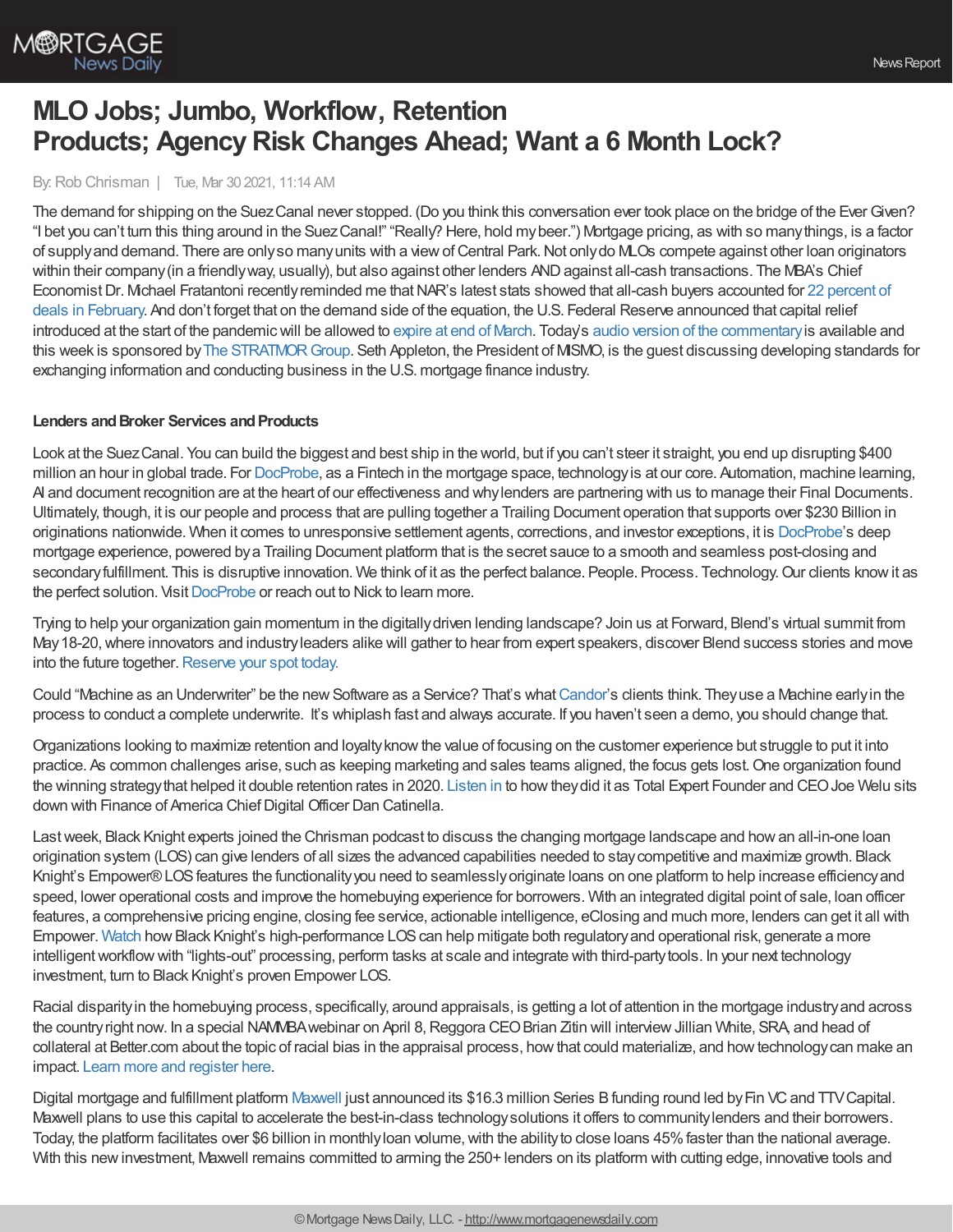

features that help them compete against the industry's biggest players. [Click](https://himaxwell.com/blog/maxwell-series-b/?utm_source=RC&utm_medium=RC_Content) here to learn from Co-founder & CEO John Paasonen how Maxwell will deployits Series Bfunding round.

Check out the Prime Jumbo Special [ClearEdge](https://clearedgelending.com/) Lending is offering. During the month of April, ClearEdge, on all locked loans over \$1 million in CAor over \$850,000 outside ofCAwill get 75 bps off until April 30th. That's right: a Prime Jumbo loan that locks in the month of April will get 75 bps off. You can take that to the bank. To become an approved partner apply today at [ClearEdgeLending.com](https://clearedgelending.com/)

## **What's Aheadfor FHFAandTreasuryChanges?**

In mid-January, the U.S. Treasury, and the Federal Housing Finance Authority(FHFA, overseer ofGSEs Freddie Mac and Fannie Mae), [amended](https://home.treasury.gov/news/press-releases/sm1236) the terms of F&F's Preferred Stock Purchase Agreements. Included in thatwas a list of objectives, one ofwhich was limiting 2nd home and non-owner loan purchases bythe Agencies. Whywas this March announcement a surprise to anyone? Itwas stated in January. What else was included in the publicized plans, meaning, what else might the industry see from Fannie and Freddie?

In January it was announced that, "The GSEs will limit the acquisition of single-family mortgage loans secured by second homes and investment properties to 7%of single-familyacquisitions, aligned with their current levels, over the preceding 52-week period." This was reannounced earlier this month.

"TheGSEs will limit the acquisition of single-familymortgage loans with multiple higher risk characteristics at their current levels. A maximum of 6%of purchase moneymortgages and maximum of 3%of refinancing mortgages over the trailing 52-week period can have two or more higher risk characteristics at origination: combined loan-to-value (LTV) greater than 90%; debt-to-income ratio greater than 45%; and FICO(or equivalent credit score) less than 680."

Lastly, "The GSEs will limit the acquisition of single-family mortgage loans to (i) qualified mortgages, (ii) loans exempt from the CFPB's ability-to-repayrequirement, (iii) loans for investment propertysubject to the restrictions above, (iv) refinancing loans with streamlined underwriting for high loan-to-value ratios, (v) loans originated with temporaryunderwriting flexibilities due to exigent circumstances, and (vi) loans secured bymanufactured housing."

In 2021 none of this should come as a surprise. As Mountain Lake Consulting's Dave Stevens reminds us, "His steps to date include no support for non-bank servicers during forbearance, first payment forbearance 500 bp and 700bp fee policy, a refi fee of 50bps, an aggressive capital rule that handicaps CRTand risk-based treatment, and the recent 7%mixcap on non-owner occupied and second homes."

#### **LongTermLocks**

(Reprint from [Julyof](https://www.robchrisman.com/july-8-mortgage-jobs-the-mbas-work-on-apor-and-margin-best-practices-new-lawsuits-the-return-of-long-terms-lock-talk/) 2013…some things never change.)

With the run up in rates, lock desks are once again fielding questions about long term locks (6 months or a year) from borrowers and LOs spooked by the market. Remember when certain banks' wholesale clients (brokers) were notified that the policy, "prohibits a borrower from paying extended lock fees"? For example,waybackwhen, "Wells Fargo Home Mortgage policyprohibits the borrower from paying extended lock fees (for locks 90 to 360 days in length). This does not impact rate extensions that can be paid bythe borrower. Since extended rate locks are not a borrower fee related to the loan transaction, charges for this service will not be disclosed on the GFE or on the HUD-1." Of course secondarymarket prices are traditionallypoor when locks go out that far.

But builders have always been interested in long term locks, and builder business is prettystrong. Some lenders created builder divisions especiallywith Realtor listings being tight. Long term locks are niche products, of course, but the problem for capital markets folks with builder business is, of course, hedging the darned stuff. The MBSmarket is most liquid 1-3 months out, and builder business goes out 6-9 months. Is the LOgoing to financially stand behind a 9-month rate lock? Of course not. When I was running Capital Markets, and I'd quote a rate and price to an LO with a builder client who wanted to obtain pricing six months out, they would laugh at the 1–2-point fee – but just look at the 4-6 point move we've had in the last three months.

As a quick tutorial, one can't reallysell a mortgage-backed securitytodaythat settles (closes) in sixmonths. But companies can collect an up-front sizeable fee, and/or turn to options, like puts and calls. I'll keep this basic and short! Buying a "put" from a broker-dealer gives you the option (not the obligation) to sell something in the future at a certain price. Abuilder who likes the rates and pricing sixmonths from now could ponyup 1.5-2 points and the lender use it to buya put – but most LOs never want to hear that, nor do builders,who often want lenders to guarantee today's rates and prices. Still, manylenders offer extended locks out to 90 days – the MBS market actively trades out there, and sometimes investors will go out 120 days IF the client pays a deposit (often 1%).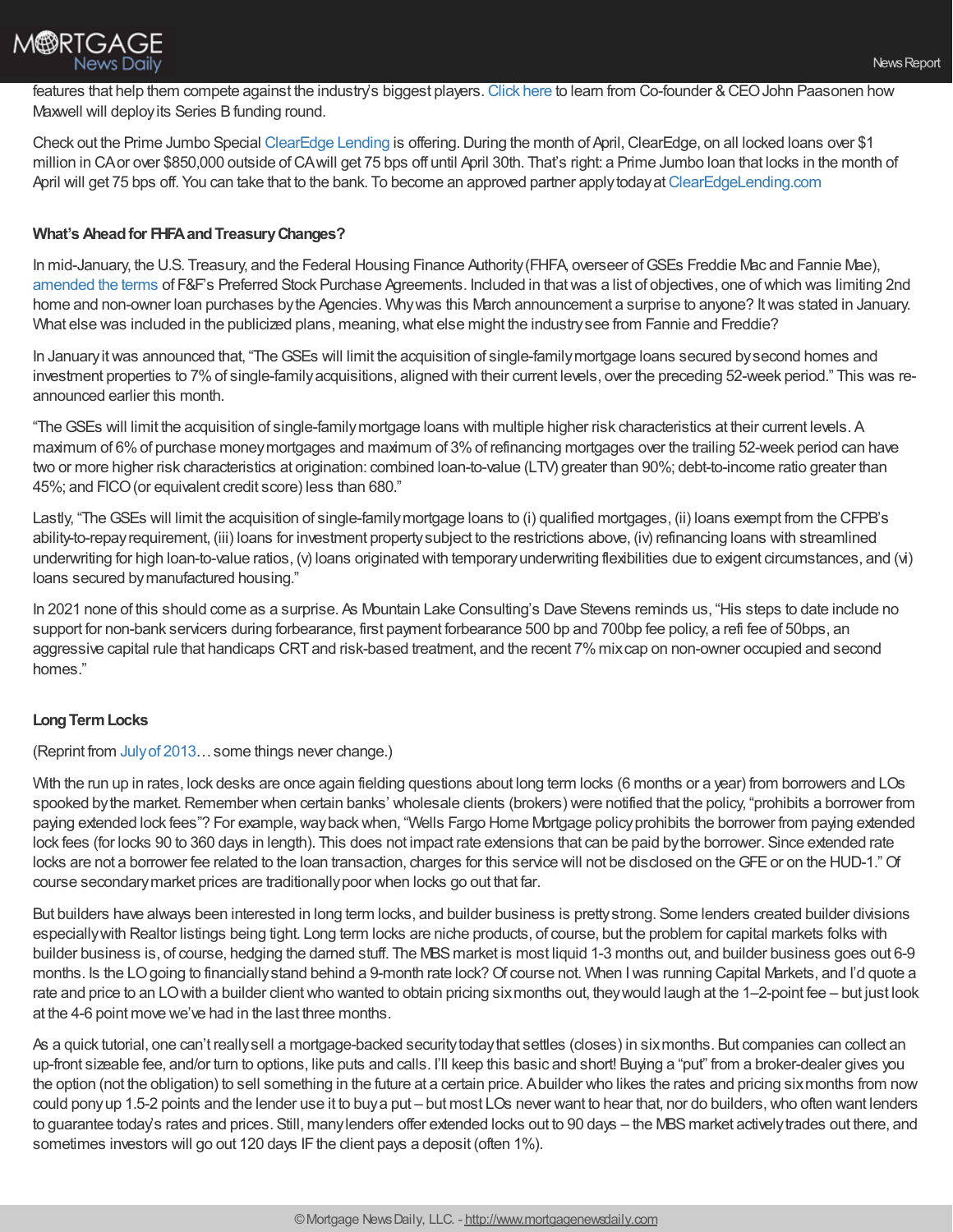

Different investors handle this differently– it is best to ask. Without naming names, some will treat the up-front fee of .5-1.0 as nonrefundable, others will refund it if the loan is denied, and others are verywilling to count it toward closing costs. But capital markets folks continue to remind LO's that there is no free money. The commitments are rarelytransferable, meaning that if the builder finds a buyer, and then the buyer cancels, the rate lock can't be given to someone else. And other lenders mayoffer some custom construction clients some type of float down option at today's prices – but usuallythe borrower pays interest until then.)

But don't take myword for it! Besides the competitive benefits, long-term locks mayprovide access to newsources of production, but they present unique risks for [secondarydepartments.](https://mct-trading.com/long-term-interest-rate-locks/) Learn about the opportunities, challenges, and hedging best practices for managing a pipeline of long-term locks in MCT's whitepaper.

### **Capital Markets**

It's easyto talk about dayto daymoves (like yesterday's margin call on Wall Street over hidden leverage, or President Biden likely announcing a **new infrastructure spending plan today**), but the consensus around the industry seems to be that mortgage rates are on the rise. Thatwould create a little conundrum for the housing industrysince rising home prices from solid demand, and a lack of newsupply with an increase in rates, causes the cost of homeownership to rise. What was an economic bright spot last year suddenly has a changing narrative.

For good news, the Mortgage Bankers Association's latest Forbearance and Call Volume Surveyrevealed that the total number of loans nowin forbearance decreased for the fourth straightweek, this time by9 basis points to 4.96 percent of servicers' portfolio volume in the prior week as of March 21. According to the Mortgage Bankers Association's estimate, 2.5 million homeowners are in forbearance plans.

The economic calendar todaygets underwayshortlywith same store sales from Redbook for the week ending March 27 and Januaryhome prices from FHFAand Case-Shiller. Later this morning brings March consumer confidence and the **latest Dallas FedTexas services.** We also have **three Fedspeakers:**GovernorQuarles, Atlanta's Bostic, and NewYork's Williams. **Today's MBSpurchase schedule is tiedfor the largest onthe current schedule** at over \$8 billion across UMBS30 2 percent and 2.5 percent and UMBS15 1.5 percent and 2 percent. We start Tuesday with Agency MBS prices worse .125-.250 and the 10-year yielding 1.76 after closing yesterday at 1.72 percent on continued optimism about the vaccine distribution.

#### **Employment and Transitions**

Does making 135,000 clams being a SupervisoryUnderwriter for the FHAin So Cal interest you? [Here](https://www.usajobs.gov/GetJob/PrintPreview/596391800?) you go!

Based on borrowers' ratings of their mortgage experience, Pacific Sunbelt [Mortgage](https://pacificsunbeltmortgage.com/) is once again the #1 ranked lender in the nation by Eliant Experience Managementwhen evaluating the lending experience with over 50 national and regional lenders. For more than a decade, Pacific Sunbelt [Mortgage](https://pacificsunbeltmortgage.com/) has been ranked byEliant and has continuallydelivered an exceptional mortgage experience to its customers, builder sales agents, and the entire builder teams. During the last four years, it has consistently set the standard for Eliant's large lender clients and in the last two years Pacific Sunbelt [Mortgage](https://pacificsunbeltmortgage.com/) has been "Eliant Gold Certified", the highest level of certification. No other lender has ever achieved this consistent level of excellence over consecutive years. This unique accomplishment is based solelyon Pacific Sunbelt's extraordinary customer satisfaction score averaging 95.7% for the last 24 months. For more information about Pacific Sunbelt Mortgage, reach out to AndyCampbell.

[Movement](https://movementlo.com/) Mortgage chose a new Florida sales leader! Jonathan Garrick has been promoted to Movement's Regional Leader overseeing loan officers and business development across the state of Florida. Movement Mortgage, a national top 10 retail lender, made the move after elevating Matt Schoolfield to a national division leadership role from his regional position in Florida. In his new role, Garrick is actively expanding across the Sunshine State, hiring motivated producers and sales leaders to fuel Movement's aggressive growth plans. "What excites me are the opportunities everyone in this companyhas in front of them," he told teammates when the announcementwas made Friday. "For LOs, if you want to be a \$100 million-plus producer, or you want to be a \$15 million producer and spend more time with your family, whatever you want, we want to help you achieve it. If you're ready to step into a leadership role, we're going to need it because we have so much opportunityto grow." To learn more about careers at Movement, visit [movementlo.com](https://movementlo.com/).

Ocwen Financial's PHH Mortgage subsidiary has hired Andy Peach as SVP of Correspondent Lending where he will report directly to George Henley, Ocwen's chief growth officer.

And non-agencylender [Deephaven](https://deephavenmortgage.com/) todayannounced the appointment of Shelly Griffin as SVP of Client Development, tasked with helping Deephaven's correspondent partners improve loan volume and borrower satisfaction bymaking it easyand efficient to originate nonagency products. She has rejoined Deephaven after previously being VP of Client Development and Director of Client Risk Management.